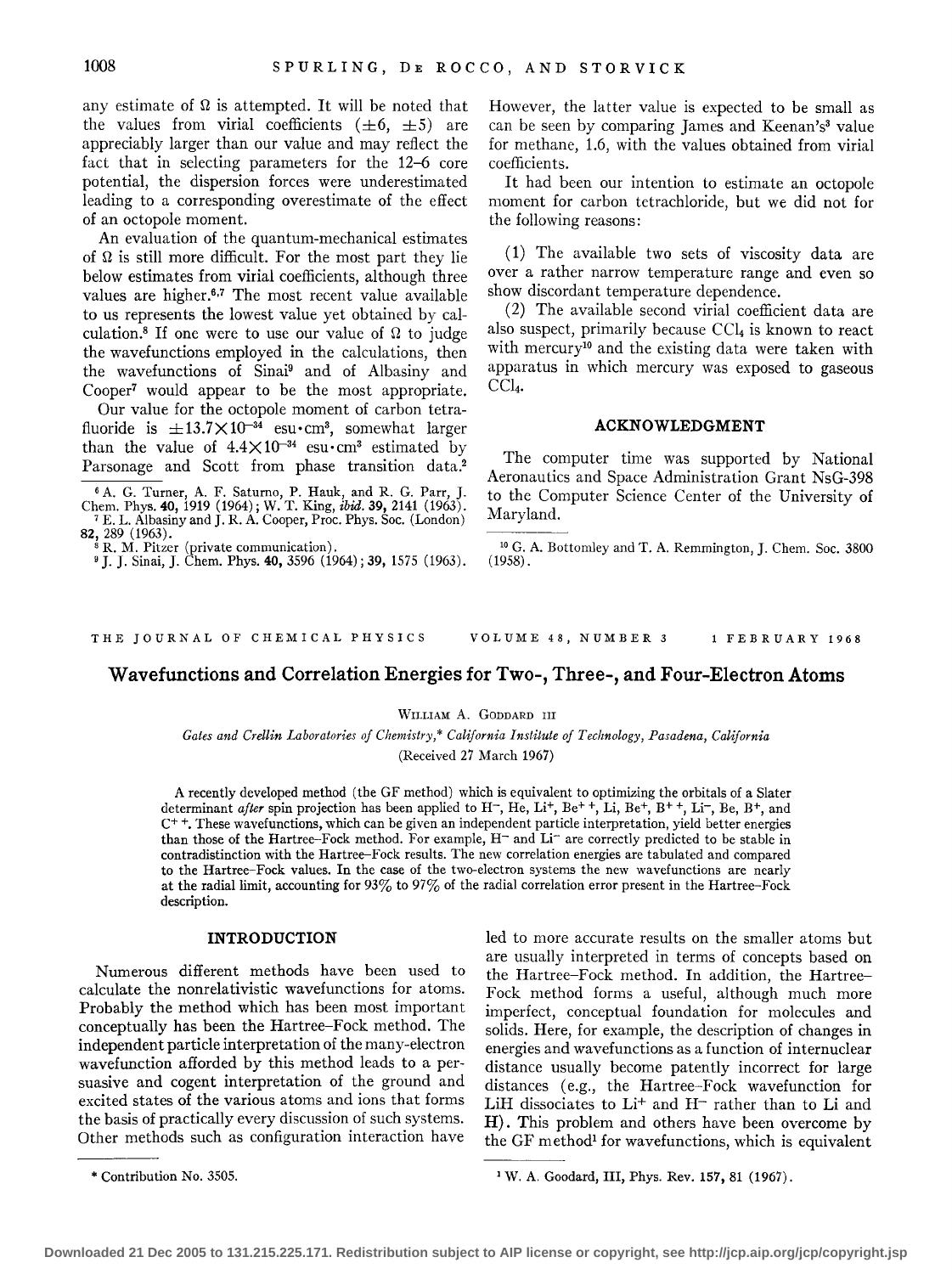to optimizing the orbitals of a Slater determinant wavefunction *after* spin projection. We have shown elsewhere1 that that GF method yields accurate and consistent wavefunctions for even large internuclear distances and that the many-electron wavefunctions can be interpreted in an independent particle scheme. In addition, we have shown that the GF method, which always leads to energies lower than the Hartree-Fock energy, can yield drastically improved values for such properties as the spin density<sup>2</sup> at the nucleus.

The GF method is a special case of the general GI method described in Ref. **1.** This special case is of particular interest because it leads to wavefunctions equivalent to those from the spin-polarized extended Hartree-Fock method (optimization of the orbitals of a Slater determinant after spin projection), because the general GF equations are particularly simple to develop and program, and because this method does remove the above-mentioned deficiencies present in the Hartree-Fock method. The GF method is applied here to a series of two-, three-, and four-electron atoms and ions in order to continue the examination of the efficacy and usefulness of this method for atoms.

## **THE GF EQUATIONS**

In the Hartree-Fock method we consider wavefunctions of the form

$$
\alpha \Phi_{\chi}, \qquad \qquad (1)
$$

where  $\alpha$  is the antisymmetrizer for N electrons,  $\Phi$  is a product of N spatial orbitals, and  $\chi$  is a product of N one-electron spin functions. We then require that the orbitals used in  $\Phi$  be the best possible ones; i.e., the ones which yield the best possible total energy. The result is a set of  $N$  equations

$$
H^{\rm HF} \phi_i = \epsilon_i \phi_i
$$

for the best orbitals, where  $H^{\text{HF}}$  consists of the oneelectron operator for an electron and a sum over Coulomb and exchange operators depending on the other orbitals occupied. The antisymmetrizer ensures that the many-electron wavefunction in (1) satisfies Pauli's principle; however, it does not ensure that the function be an eigenfunction of  $S<sup>2</sup>$ .

In the GF method we consider many-electron wavefunctions of the form

$$
G_f^{\gamma}\Phi\chi,\qquad \qquad (2)
$$

where  $\Phi$  and  $\chi$  are again products of spatial and spin functions, respectively, and  $G_f^{\gamma}$  is an operator defined in terms of permutations of the various spatial and spin coordinates of the electrons. This operator,  $G_f^{\gamma}$ , has the property that for all  $\Phi$  and  $\chi$ , (2) is an eigenfunction of  $\bar{S}^2$  and satisfies Pauli's principle. The  $G_f^{\gamma}$  operator is discussed in Refs. 1 and 3, but for convenience we

include an expansion of (2) in terms of Slater determinants for the two-, three-, and four-electron systems discussed here  $(N! \alpha$  is the determinant operator):

$$
N=2, S=0: G_f^{\gamma}(\phi_{1a}\phi_{1b}\alpha\beta) = \frac{1}{2} [\alpha(\phi_{1a}\alpha\phi_{1b}\beta) + \alpha(\phi_{1b}\alpha\phi_{1a}\beta)]
$$
  
+  $\alpha(\phi_{1b}\alpha\phi_{1a}\beta)]$ ,  

$$
N=3, S=\frac{1}{2}: G_f^{\gamma}(\phi_{1a}\phi_{2a}\phi_{1b}\alpha\alpha\beta) = \frac{2}{3} [2\alpha(\phi_{1a}\alpha\phi_{2a}\alpha\phi_{1b}\beta) + \alpha(\phi_{1a}\alpha\phi_{2a}\alpha\phi_{1b}\beta) + \alpha(\phi_{1a}\alpha\phi_{2a}\alpha\phi_{1a}\beta)]
$$
  

$$
N=4, S=0: G_f^{\gamma}(\phi_{1a}\phi_{2a}\phi_{1b}\phi_{2b}\alpha\alpha\beta\beta)
$$

$$
= \frac{1}{3} [2\alpha (\phi_{1a} \alpha \phi_{2a} \alpha \phi_{1b} \beta \phi_{2b} \beta) + \alpha (\phi_{1b} \alpha \phi_{2a} \alpha \phi_{1a} \beta \phi_{2b} \beta)
$$

$$
+ \alpha (\phi_{1a} \alpha \phi_{1b} \alpha \phi_{2a} \beta \phi_{2b} \beta) + \alpha (\phi_{2b} \alpha \phi_{2a} \alpha \phi_{1b} \beta \phi_{1a} \beta)
$$

$$
+ \alpha (\phi_{1a} \alpha \phi_{2b} \alpha \phi_{2a} \beta \phi_{2a} \beta) + 2\alpha (\phi_{1b} \alpha \phi_{2b} \alpha \phi_{1a} \beta \phi_{2a} \beta)].
$$

The notation used here is that

$$
\Phi = \phi_{1a}(1)\phi_{2a}(2)\cdots\phi_{na}(n)\phi_{1b}(n+1)\cdots\phi_{mb}(N),
$$
  

$$
\chi = \alpha(1)\alpha(2)\cdots\alpha(n)\beta(n+1)\cdots\beta(N),
$$

where  $n+m=N$ , the number of electrons; and  $(n-m)/2 = S$ , the total spin. The GF method consists of using the variational principle to obtain the optimum orbitals for (2). The resulting equations for the optimum orbitals (the GF orbitals) for general  $N$  have been derived elsewhere.1• 4 However, in order to clarify the ideas involved in the GF method and the significance of the independent particle interpretation, we consider the case of a two-electron singlet state in detail. In this case the GF wavefunction is<sup>1,3</sup>

$$
G_f^{\gamma}\Phi \chi = G_f^{\gamma}[\phi_a(1)\phi_b(2)\alpha(1)\beta(2)]
$$
  
=  $\frac{1}{4}[\phi_a(1)\phi_b(2) + \phi_b(1)\phi_a(2)]$   
 $\times[\alpha(1)\beta(2) - \beta(1)\alpha(2)].$  (3)

The orbitals  $\phi_a$  and  $\phi_b$  are variationally chosen to minimize the total energy,

$$
E = \langle G_f^{\gamma} \Phi \chi \mid H \mid G_f^{\gamma} \Phi \chi \rangle / \langle G_f^{\gamma} \Phi \chi \mid G_f^{\gamma} \Phi \chi \rangle
$$
  
\n
$$
= \langle \Phi \mid H \mid O_{ff}^{\gamma} \Phi \rangle / \langle \Phi \mid O_{ff}^{\gamma} \Phi \rangle
$$
  
\n
$$
= \left[ \langle \phi_a \mid h \mid \phi_a \rangle + \langle \phi_a \mid h \mid \phi_b \rangle \langle \phi_b \mid \phi_a \rangle + \langle \phi_b \mid h \mid \phi_b \rangle \right.
$$
  
\n
$$
+ \langle \phi_b \mid h \mid \phi_a \rangle \langle \phi_a \mid \phi_b \rangle + \langle \phi_a \phi_b \mid g \mid \phi_a \phi_b \rangle
$$
  
\n
$$
\langle \phi_a \phi_b \mid g \mid \phi_b \phi_a \rangle \right] D^{-1},
$$

where  $H=h(1)+h(2)+g(1, 2)$  is the many-electron Hamiltonian,  $h = -\frac{1}{2}\nabla^2 + V$  is the sum of the kinetic energy and nuclear attraction terms for an electron,  $g(1, 2)=1/r_{12}$  is the electron repulsion term, and  $D=1+|\langle\phi_a|\phi_b\rangle|^2.$ 

<sup>2</sup> W. A. Goddard, III, Phys. Rev. 157,93 (1967). 3 W. A. Goodard, III. Phys. Rev. 157, 73 (1967).

<sup>4</sup> W. A. Goddard, "Improved Quantum Theory of Many-Electron Systems. III. The GF Method," J. Chern. Phys. (to be published); W. A. Goddard, III, thesis, California Institute of Technology, September 1964.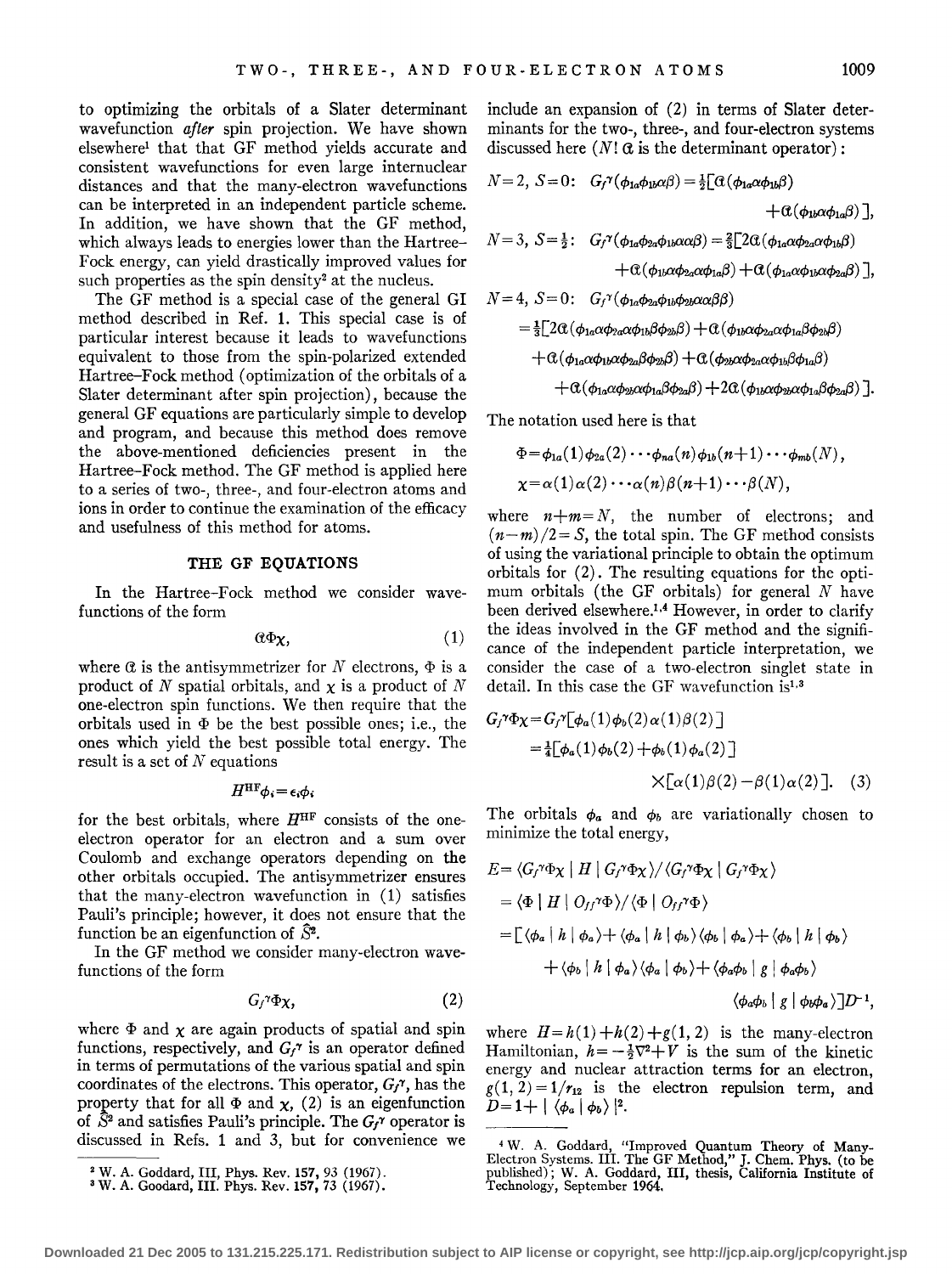If *E* is to be stationary under any variation,  $\delta\phi$ , in  $\phi_a$  or  $\phi_b$ , we have

$$
h\phi_a(1) + \langle \phi_b | \phi_a \rangle h\phi_b(1) + \langle \phi_b | h | \phi_a \rangle \phi_b(1) + \left( \int \frac{\phi_b^*(2)\phi_b(2)}{r_{12}} dx_2 \right) \phi_a(1) + \left( \int \frac{\phi_b(2)\phi_a(2)}{r_{12}} dx_2 \right) \phi_b(1) - E \langle \phi_b | \phi_a \rangle \phi_b(1) = \epsilon_a \phi_a(1), \quad (4)
$$

where we have imposed the constraints that both  $\phi_a$  and the total wavefunction remain normalized under the variation. Replacing each *a* by *b* and vice versa we obtain a similar equation involving  $\epsilon_b$ . We write (4) as

$$
H_a\phi_a(1) \equiv (h + U_a)\phi_a = \epsilon_a\phi_a,\tag{5}
$$

where

$$
U_a(1) = \left(\int d\mathbf{x}_2 \frac{\phi_b{}^*(2)\phi_b(2)}{r_{12}}\right) + \int d\mathbf{x}_2 \phi_b{}^*(2)\left[h(1) + h(2) + r_{12}\right] - E\left[P_{12}\phi_b(2)\right] \tag{6}
$$

and  $P_{12}$  permutes Electrons 1 and 2. The second term of (6) results because the overlap between  $\phi_a$  and  $\phi_b$  is not fixed; such terms need not be kept in the Hartree-Fock method since the orbital overlaps are 0 or 1. On the other hand, if the Hamiltonian had no interelectronic repulsions, it would be separable and the *exact* wavefunction could be written in the form (3), where the  $\langle \phi_a | \phi_b \rangle = 1$  (for the ground state). In this case  $E\rightarrow 2 \langle \phi \mid h \mid \phi \rangle$  and thus  $U_a\rightarrow 0$  as  $g\rightarrow 0$ . Hence  $U_a$ , which depends upon  $\phi_b$  but not on  $\phi_a$ , can be interpreted as the average potential acting on the electron in  $\phi_a$  due to an electron in  $\phi_h$ . The form of this potential is not at all arbitrarily chosen [say, e.g., on classical grounds which might have yielded only the first term in  $(6)$ ] but rather is just exactly the form for which the eigenfunction of  $h+U_a$  is the *best possible* orbital  $\phi_a$  to place in (3). That is, out of all possible  $\phi_a$  and  $\phi_b$  the ones which are the optimum for moving in the fields  $U_a$  and  $U<sub>b</sub>$  are just the ones which yield the best possible energy [for wavefunctions of form  $(3)$ ]. Thus by use of the variational principle we have determined what one might consider to be the proper quantum mechanical potential for an electron moving in the field of one other electron [for the case where the many-electron wavefunction is a singlet; for a triplet state the second term in (6) would be multiplied by  $-1$ . Hence, if the  $\phi_a$  and  $\phi_b$  are solutions of (5), we may rather rigorously discuss the two-electron wavefunction in terms of the  $\phi_a$  and  $\phi_b$  separately. That is, we may picture one electron as moving in  $\phi_a$  and the other in  $\phi_b$  with each one experiencing a time average of the potential due to the other one. It must be emphasized that we *do not* imply that we can actually distinguish between the real electrons, and we do not say that one electron is in  $\phi_a$ and the other is in  $\phi_b$ . Rather we say that *if* we had a system with a potential distribution  $V + U_a$ , where V is the potential due to the nuclei, then the eigenstate for an electron moving in this potential is just  $\phi_a$ ! Thus, it is the states which are discussed independently in the independent particle scheme, and we discuss an electron moving in each state only by making a correspondence to a hypothetical system with all of the other electrons

replaced by  $U_a$ . (One could, of course, picture this hypothetical system as just our real one with time averages over the other electrons, providing one remembers that the electrons cannot really be so assigned to orbitals.)

The same arguments apply to the case with more than two electrons where we also obtain equations like (5) which lead to the independent particle interpretation for  $G_f^{\gamma} \Phi \chi$  wavefunctions as discussed in Ref. 1. Similarly, the same arguments can be used to show that the Hartree-Fock wavefunction can also be given an independent particle interpretation. In this case the wavefunction is approximated by (1) which for the case of a two-electron singlet becomes

$$
\phi(1)\phi(2)\big[\alpha(1)\beta(2)-\beta(1)\alpha(2)\big].
$$

We require that the  $\phi$  be optimum and obtain

$$
U^{\rm HF}(1) = \int \frac{\phi^*(2)\phi(2)}{r_{12}} dx_2,
$$

which is similar to what one would expect classically. For more electrons the  $U^{\text{HF}}$  also contains nonclassical terms like

$$
-\int \frac{\phi_i(2) P_{12}\phi_i(2)}{r_{12}} dx_2,
$$

called exchange terms, just as does  $U^{GF}$ .

One does not in general obtain the semiclassically expected potential

$$
U_i^{c1}(1) = \sum_{j \neq i} \int \frac{\phi_j^*(2)\phi_j(2)}{r_{12}} dx_2 \tag{7}
$$

for either of these independent particle schemes. However, by taking the many-electron wavefunction as a product of spin orbitals,

$$
\Psi(1,\,\cdot\cdot\cdot,N)=\psi_1(1)\psi_2(2)\cdot\cdot\cdot\psi_N(N),\qquad (8)
$$

we do get a  $U^{c_1}$  as in (7), where the  $\psi_i$  are solutions of

$$
(h+U_i^{(1)})\psi_i = \epsilon_i \psi_i. \tag{9}
$$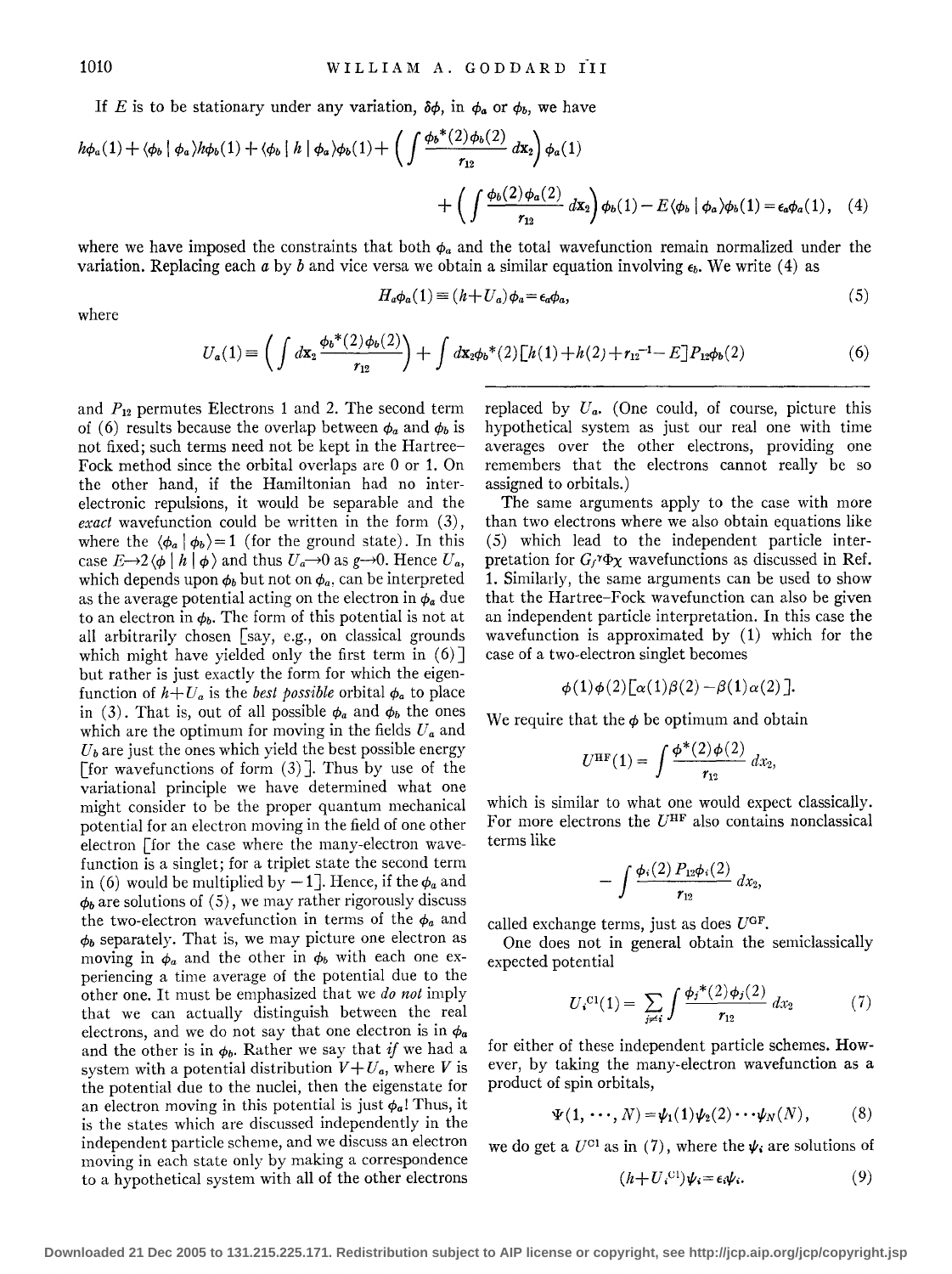But the lowest total energy occurs for

$$
\Psi = \psi_1(1)\psi_1(2)\cdots\psi_1(N),
$$

where  $\psi_1$  is the lowest eigenfunction of (9) (but having either spin). Such a state is not allowed for electrons if  $N>$  2, of course, and results because our general function (8) is not restricted so as to satisfy Pauli's principle. If we arbitrarily choose to select only different orthogonal states for  $(8)$ , we get more reasonable energies; however, in order to force the  $\Psi$  to use orthogonal states, we would have to include new Lagrange multipliers to ensure orthogonality of  $\psi_i$  and  $\psi_j$ . But the result would be

$$
(h+U_i^{(1)})\psi_i = \sum_j \epsilon_{ij}\psi_j \tag{10}
$$

rather than (9), and in this case it is not possible to remove the nondiagonal  $\epsilon_{ij}$  by, say, a transformation upon the  $\psi_j$ , as is done in the Hartree-Fock method. Even if we did solve ( 10), the resulting orbitals could not be given an independent particle interpretation since they would *not* be eigenfunctions of  $h+U<sub>i</sub>$ <sup>Cl</sup>. Thus this whole approach must be considered as a method for approximate solutions to the Hartree-Fock or GF equations (in which terms in *U* are neglected). This procedure with certain additional restrictions is referred to as the Hartree method.

Our conclusion is that both the Hartree-Fock and GF methods yield valid independent particle interpretations of the many-electron wavefunctions. Since the GF energy is always the lower and since the GF orbitals sometimes give rise to a far more compelling interpretation of the atom (e.g., the picture of  $H^-$  as given in the Discussion) the GF method might often be preferred. In addition, we have previously shown<sup>1</sup> that the GF wavefunction changes continuously from the molecular form to the atomic form as the atoms are pulled apart (e.g., the GF wavefunction for LiH goes continuously to that for separated Li and H atoms). Thus of the two only the GF method affords a consistent interpretation of both molecular and atomic systems (and solids).

## **CORRELATION**

In the GF method each orbital is determined selfconsistently as the best orbital for an electron moving in the *average* field due to all of the other electrons. Each best orbital is neither determined by nor a function of the instantaneous positions of the other electrons, and the interelectronic coordinates, r;j, are *not* involved in the resulting many-electron wavefunction. Thus the GF wavefunctions do not depend on the instantaneous positions of the electrons and can be properly termed as *not* containing correlation. In addition, the same argument which is used to show that GF wavefunctions can be termed as not containing correlation may also be used to show that the Hartree-Fock wavefunctions can also be so termed.

One might have considered defining correlation such that a wavefunction contains correlation only if the pair probability of having an electron at  $\mathbf{r}_1$  simultaneous with having another electron at  $r_2$  is just the probability of having an electron at  $r_1$  times the probability of having an electron at  $\mathbf{r}_2$ , i.e.,  $\pi(1, 2) = \rho(1)\rho(2)$ . By such a definition both the Hartree-Fock and the GF wavefunctions normally contain correlation and, *a fortiori,*  so would any electronic wavefunction satisfying Pauli's principle! For this reason the  $\pi(1, 2) = \rho(1)\rho(2)$  definition has generally not been used to define correlation, and in fact correlation seems often to be defined as whatever is not contained in the Hartree-Fock wavefunction<sup> $5,6$ </sup> We believe that the thing which has been called correlation has proved to be a useful concept<sup>5,6</sup> and that the physical idea which corresponds to the way this concept has been used is just as follows: A many-electron wavefunction does not contain correlation if it can be interpreted in terms of a set of oneelectron states each of which is the optimum state for an electron moving in the  $AVERAGE$  field due to the other electrons, and thus each orbital is neither determined by nor a function of the instantaneous positions of the other electrons. That is, we would say that if a wavefunction can be given an independent particle interpretation (as defined in the previous section) then by definition this wavefunction *does not* contain correlation. In order to finish the definition we must specify which of these types of functions not containing correlation is to be taken as defining correlation. The obvious criterion is to use the one yielding the best energy. For ground states the GF wavefunction *always*  leads to a lower energy than the Hartree-Fock wavefunction<sup>1</sup> which in turn generally leads to a lower energy than the Hartree wavefunction; hence the GF energy would appear to be a more appropriate zero for correlation energy than either the Hartree or Hartree-Fock energies. This becomes manifest when we consider molecules. For example, as the internuclear distance for  $H<sub>2</sub>$  is infinitely increased, the GF energy goes to the energy of two separated hydrogen atoms whereas the Hartree–Fock energy is  $7.74$  eV higher!<sup>5</sup> Thus using the Hartree-Fock wavefunction as the zero for correlation, we would say that two separated hydrogen atoms infinitely far apart have a correlation energy of 7.74 eV! This is, of course, quite contrary to what we wish to mean by correlation since electrons infinitely far apart should be quite oblivious to the motions of each other. Since for the majority of molecules the Hartree-Fock wavefunction has a similar nonphysical error in energy at large internuclear distances, we see that use of the Hartree-Fock energy as a zero for correlation is at best ambiguous. In addition, the use of Hartree-Fock energy for defining correlation has been criticized by Clementi6 because of the imbalance in treating electrons

<sup>&</sup>lt;sup>5</sup> P.-O. Löwdin, Adv. Chem. Phys. **2,** 207 (1959). <sup>6</sup> E. Clementi, J. Chem. Phys. **38,** 2248 (1963).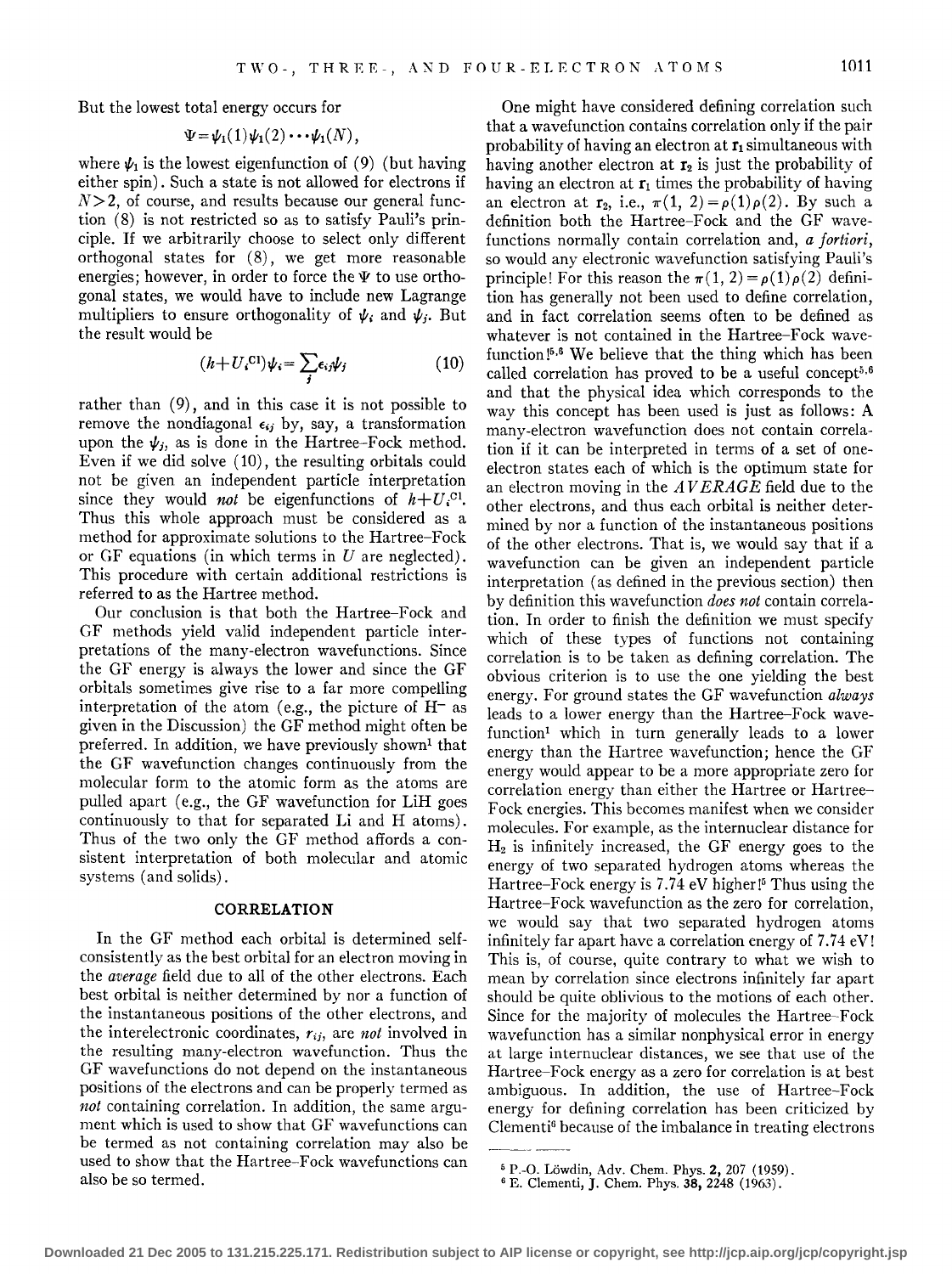TABLE I. Correlation energies• for atoms using GF and Hartree-Fock wavefunctions. The Hartree-Fock values are in parentheses. The nuclear charge is Z.

|                | Number of electrons                   |                          |                                       |  |  |  |  |  |
|----------------|---------------------------------------|--------------------------|---------------------------------------|--|--|--|--|--|
| Z              | 2<br>$1S_0$                           | 3<br>2S <sub>k</sub>     | $1\frac{4}{5}$                        |  |  |  |  |  |
| 1              | $-0.0140$<br>$(-0.0398)$ <sup>b</sup> |                          |                                       |  |  |  |  |  |
| $\overline{c}$ | $-0.0257$<br>$(-0.0421)$              |                          |                                       |  |  |  |  |  |
| 3              | $-0.0285$<br>$(-0.0435)$              | $-0.0452$<br>$(-0.0453)$ | $-0.0576$ <sup>o</sup><br>$(-0.0725)$ |  |  |  |  |  |
| 4              | $-0.0298$<br>$(-0.0443)$              | $-0.0473$<br>$(-0.0475)$ | $-0.0801$<br>$(-0.0944)$              |  |  |  |  |  |
| 5              |                                       | $-0.0486$<br>$(-0.0489)$ | $-0.0984$<br>$(-0.1123)$              |  |  |  |  |  |
| 6              |                                       |                          | $-0.1131$<br>$(-0.1268)$              |  |  |  |  |  |

<sup>a</sup> Except for H<sup>-</sup> and Li<sup>-</sup> the nonrelativistic "exact" energies and Hartree-Fock correlation energies of Clementi (Ref. 6) are used.

b Based on the "exact" energy from C. L. Pekeris. Phys. Rev. 126, 1470 (1962) and a Hartree-Fock calculation similar to C. C. J, Roothaan, L. M. Sachs, and A. W. Weiss, Rev. Mod. Phys. 32, 186 (1960). This Hartree-Fock calculation used eight basis functions, *Is, 2s, 3s,* and 4s with orbital exponents of 1.215 and .4623, the total energy is  $-0.4879297$ . <sup>e</sup> Based on an estimate of the exact energy for Li<sup>-</sup> of  $-7.5007$  by A. W.

Weiss, Phys. Rev. 122, 1826 (1961),

of the same spin as compared to those of different spin. For this reason Clementi suggests defining correlation with respect to the Hartree energy. However, the Hartree wavefunction does not satisfy Pauli's principle. In this paper, as a result of the above considerations, we define the correlation energy as the difference between the exact energy and the GF energy.

## Calculated Correlation Energies

Using the GF energy as the zero for correlation, we obtain the correlation energies,  $E_{\text{corr}}$ GF, in Table I (atomic units are used7). For comparison the correlation energies,  $E_{\text{corr}}^{\text{HF}}$ , based on Hartree-Fock wavefunctions are also given (in parentheses). All of the  $|E_{\text{corr}}^{\text{GF}}|$  are, of course, smaller than  $|E_{\text{corr}}^{\text{HF}}|$ , but the most striking difference is that  $E_{\text{corr}}^{\text{GF}}$  is a rather smooth function of the number of electrons while  $E_{\text{corr}}^{\text{HF}}$  is very nearly the same for two and three electrons. For a given number of electrons the  $|E_{\text{corr}}^{\text{GF}}|$  is a gradually increasing function of nuclear charge except for the negatively charged ions, which have relatively lower correlation energy. For three-electron atoms the GF energies are only slightly better than the Hartree-Fock energies. Although these energy improvements are  $3\frac{1}{2}$  and 2 times greater than those obtained by the unrestricted Hartree-Fock (UHF) and spin-projected UHF methods, they are small compared to the improvements obtained for the two- and four-electron systems. This

<sup>7</sup> Atomic units,  $e = m_e = \hbar = 1$ , are used throughout this paper.<br>Thus the energies are in hartrees (1 h=27.21 eV).

apparent difference in the treatment of singlets and doublets may mean that the GF correlation energies of the three-electron atoms are not strictly comparable with those of the two- and four-electron atoms.

Of particular interest are the results for the twoelectron atoms. In this case the GF energy approaches the radial limit [the limiting energy for con figuration interaction wavefunctions of type  $\Psi(1, 2) =$  $\sum_{i,j} C_{i,j} \psi_i(|r_1|) \psi_i(|r_2|)$ . Thus for He the GF energy is 99.96 $\%$  of the radial limit and accounts for 94.2 $\%$  of the radial correlation energy as defined with respect to  $E_{HF}$ . Since the GF wavefunction does not involve the instantaneous correlation of the electrons, we conclude that instantaneous radial correlation is of very little importance in two-electron atoms and that all that is important, radially speaking, is to allow the electrons to move in different radial regions. The GF energy and radial limit are compared in Table II for the various two-electron atoms. Note that  $E_{RL}-E_{GF}$  is the same, 0.0010, for He,  $Li^{+}$ , and Be<sup>++</sup>.

## CALCULATIONS

The GF equations are solved in the same way as are the Hartree-Fock equations except that we must find the eigenfunctions of two different one-electron operators rather than of just one. We expand the unknown set of orbitals in terms of a finite basis set

$$
\phi_a = \sum_{\mu} \chi_{\mu} C_{\mu 1}{}^a, \qquad \phi_b = \sum_{\mu} \chi_{\mu} C_{\mu 1}{}^b
$$

and solve for the coefficients iteratively (the equations could, of course, also be solved numerically).

The basis sets used consisted of four to eight functions (Slater-type orbitals,  $\chi_{n0} = Nr^{n-1}e^{-\zeta r}$ ) for the twoelectron wavefunctions and six to nine functions for the three- and four-electron systems. The orbital exponents,  $\zeta$ , for the smaller basis sets were in most cases optimized until the virial ratio,  $V/(2E)$ , was within  $2\times10^{-6}$  of 1.0. The basis sets were then expanded by including orbitals with larger *n.* For some of the more positively charged ions, the energy is insensitive to such increases in the basis set and smaller sets were used. The matrix GF equations<sup>1,4</sup> have the form  $H_A C_A = SC_{A} \epsilon_A$  and

TABLE II. Comparison of Hartree-Fock and GF energies with the radial limit for two-electron atoms.

|                               | н-    | He    | $Li+$                                                 | $Be^{+ +}$ |
|-------------------------------|-------|-------|-------------------------------------------------------|------------|
| НF                            |       |       | $-0.4879$ <sup>a</sup> $-2.8617$ $-7.2364$ $-13.6113$ |            |
| GF                            |       |       | $-0.5138$ $-2.8780$ $-7.2514$ $-13.6258$              |            |
| Radial limit                  |       |       | $-0.5145d - 2.8790b,o - 7.2524b - 13.6268b$           |            |
| $E_{\text{GF}}-E_{\text{HF}}$ | 0.977 | 0.942 | 0.938                                                 | 0.935      |
| $E_{\rm BL}-E_{\rm HF}$       |       |       |                                                       |            |

• See Footnote b of Table I.

d See Footnote 12.

b A. W. Weiss, Phys. Rev. 122, 1826 (1961).

<sup>•</sup> H. Shull and P.-O. Lowdin, J. Chern. Phys. 30, 617 (1959).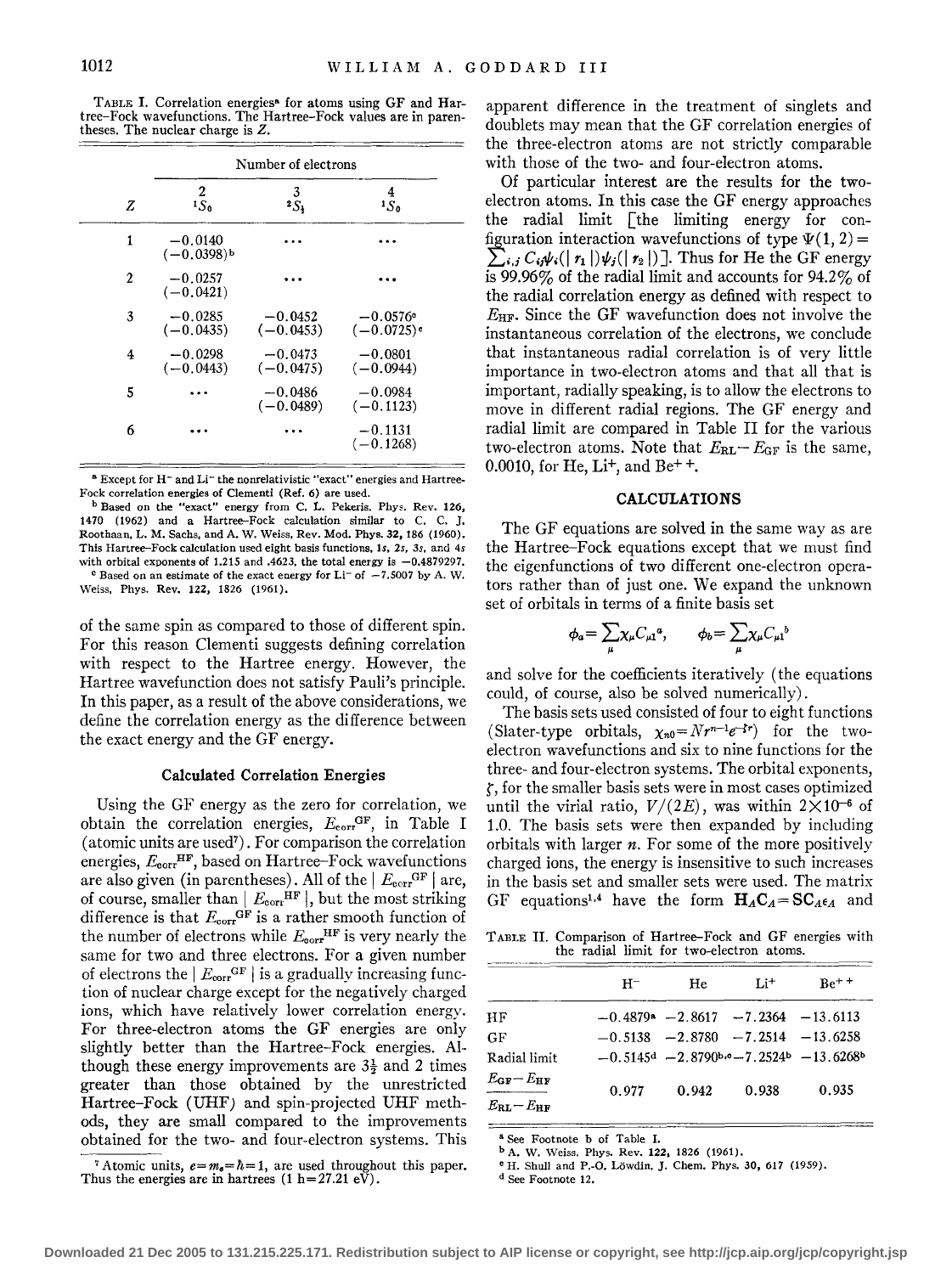TABLE III. Energies and expectation values for GF wavefunctions of atoms. NBF is the number of basis functions, *V* is the total potential energy, and *E* is the total energy.

| Atom            | <b>NBF</b>                                     | $E_{\rm}$                  | $\langle \Sigma 1/r_{ij} \rangle$ | V/2E                 | $\langle \Sigma \delta(\mathbf{r}_i) \rangle$ | $\langle \Sigma 1/r_i^2 \rangle$ | $\langle \Sigma r_i \rangle$ | $\langle \Sigma r_i^2 \rangle$ | $\langle \Sigma \delta(\mathbf{r}_i) \hat{s}_{zi} \rangle / S$ |
|-----------------|------------------------------------------------|----------------------------|-----------------------------------|----------------------|-----------------------------------------------|----------------------------------|------------------------------|--------------------------------|----------------------------------------------------------------|
| $H^-$           | 4                                              | $-0.5135930$               | 0.3007160                         | 1.000000             | 0.32658                                       | 2.2005                           | 6.0226                       | 30.534                         | $\cdots$                                                       |
|                 | 6                                              | $-0.5138377$               | 0.2973523                         | 1.000006             | 0.33124                                       | 2.2072                           | 6.2275                       | 34.771                         | $\cdots$                                                       |
|                 | 8                                              | $-0.5138392$               | 0.2972644                         | 1.000002             | 0.33058                                       | 2.2065                           | 6.2341                       | 34.962                         | $\cdots$                                                       |
| He              | $\frac{4}{7}$                                  | $-2.877984$<br>$-2.877996$ | 0.9886161<br>0.9885687            | 1.000001<br>0.999998 | 3.6266<br>3.6295                              | 12.036<br>12.038                 | 1.8674<br>1.8681             | 2.4136<br>2.4179               | $\cdots$<br>$\cdots$                                           |
| $Li+$           | 4                                              | $-7.251409$                | 1.619428                          | 0.999999             | 13.722                                        | 29.865                           | 1.1472                       | 0.8957                         | $\cdots$                                                       |
|                 | 6                                              | $-7.251415$                | 1.619410                          | 1.000000             | 13.726                                        | 29.866                           | 1.1473                       | 0.8963                         | $\cdots$                                                       |
| $Be^{++}$       | 4                                              | $-13.62576$                | 2.246644                          | 0.999999             | 34.430                                        | 55.694                           | 0.82913                      | 0.46490                        | $\cdots$                                                       |
|                 | 6                                              | $-13.62577$                | 2.246646                          | 0.999998             | 34.433                                        | 55.695                           | 0.82918                      | 0.46506                        | $\cdots$                                                       |
| Li              | $\begin{smallmatrix} 6 \\ 8 \end{smallmatrix}$ | $-7.432810$<br>$-7.432813$ | 2.281232<br>2.281214              | 1.000000<br>1.000001 | 13.826<br>13.834                              | 30.214<br>30.216                 | 5.0149<br>5.0161             | 18.569<br>18.592               | 0.2394<br>0.2408                                               |
| $Be+$           | 6                                              | $-14.27762$                | 3.334591                          | 0.999999             | 35.111                                        | 56.981                           | 3.1085                       | 6.5453                         | 1.008                                                          |
| $R^{++}$        | 6                                              | $-23.37632$                | 4.370407                          | 1.000000             | 71.493                                        | 92.255                           | 2.2858                       | 3.4094                         | 2.521                                                          |
| Li <sup>-</sup> | 6                                              | $-7.442842$                | 2.726532                          | 1.000005             | 13.852                                        | 30.274                           | 12.391                       | 81.401                         | .                                                              |
|                 | 9                                              | $-7.443098$                | 2.721302                          | 1.000005             | 13.865                                        | 30.280                           | 12.646                       | 87.882                         | $\cdots$                                                       |
| Be              | 6                                              | $-14.58721$                | 4.459035                          | 0.999997             | 35.447                                        | 57.658                           | 6.1274                       | 17.279                         | $\cdots$                                                       |
|                 | 9                                              | $-14.58726$                | 4.459013                          | 1.000004             | 35.459                                        | 57.663                           | 6.1301                       | 17.318                         | $\cdots$                                                       |
| $R+$            | 6                                              | $-24.25147$                | 6.089144                          | 1.000000             | 72.716                                        | 94.079                           | 4.2468                       | 7.9308                         | $\cdots$                                                       |
|                 | 9                                              | $-24.25149$                | 6.089061                          | 0.999998             | 72.721                                        | 94.082                           | 4.2476                       | 7.9381                         |                                                                |
| $C^{++}$        | 6                                              | $-36.42220$                | 7.690813                          | 0.999999             | 129.95                                        | 139.51                           | 3.2788                       | 4.6205                         | $\cdots$                                                       |

 $H_B C_B = SC_{B} \epsilon_B$ , where the vectors  $C_A$  and  $C_B$  are the GF orbitals and S is the overlap matrix for the basis functions. These equations were solved by diagonalizing S and then diagonalizing the transformed *H* matrix. Thus the **C** were solved for in terms of an orthogonal basis set and then transformed back to the Slater basis set. Most of the expanded basis sets were nearly linearly dependent (eigenvalues of S less than  $10^{-6}$ ) and in some cases this resulted in a loss of significant figures after transforming the **C** matrix back to the Slater basis set. The orbital exponents for the expanded basis sets were not reoptimized since in most cases the virial ratio remained within  $3\times10^{-6}$  of 1.0.

The energies from the calculations with the larger basis sets were used in Tables I and II. The energies and several other properties are given in Table III for both basis sets. The GF orbitals (i.e., the coefficients for the expansion in terms of the basis functions) are given in Tables IV and V along with the orbital energy,  $\epsilon$ ; the cusp at the nucleus; and the amplitude at the nucleus for each orbital.

Recently, different methods have been used to obtain wavefunctions related to the GF wavefunctions for He by Chong<sup>8</sup> and for He,  $Li^{+}$ , and  $Be^{+}$  + by Froese.<sup>9</sup> The energies for He are  $-2.877995$  by Chong,  $-2.87799$  by Froese, and  $-2.877996$  here.

#### **DISCUSSION**

From Table III we see that the GF energies for **H**and Li<sup>-</sup> are lower than for the neutral atom. That is we predict correctly that these negative ions are stable. This is in marked contrast to the results from the Hartree-Fock calculations which in both cases yield a *higher* energy for the negative ion than for the neutral atom. The energies for these calculations are summarized in Table VI. Actually this superiority of the GF method for negative ions is expected since the electron repulsion energy is more important for anions, and thus the driving force for splitting the Hartree-Fock orbitals is greater. As the nuclear charge increases the driving force becomes relatively smaller and the splitting is less.

The two GF orbitals for **H-** and the exact orbital for the hydrogen atom are shown in Fig. **1.** We immediately arrive at the cogent interpretation of  $H^-$  as having one electron in a state very similar to the ground state of the hydrogen atom and a loosely bound electron in a rather diffuse state. In contrast, the Hartree-Fock wavefunction has both electrons in the same orbital (which is somewhat more spread out than a hydrogen atom orbital). Thus the GF wavefunction, but not the Hartree-Fock wavefunction, yields directly from quantum mechanics an interpretation of  $H^-$  which

<sup>8</sup> D. P. Chong, J. Chem. Phys. 45, 3317 (1966).<br><sup>9</sup> C. Froese, Phys. Rev. 150, (1966). An extended valence-bond<sup>10</sup>

calculation for Be is also reported here. 10 J. C. Slater, *Quantum Theory of Molecules and Solids*  (McGraw-Hill Book Co., New York, 1963), Vol. 1, p. 197.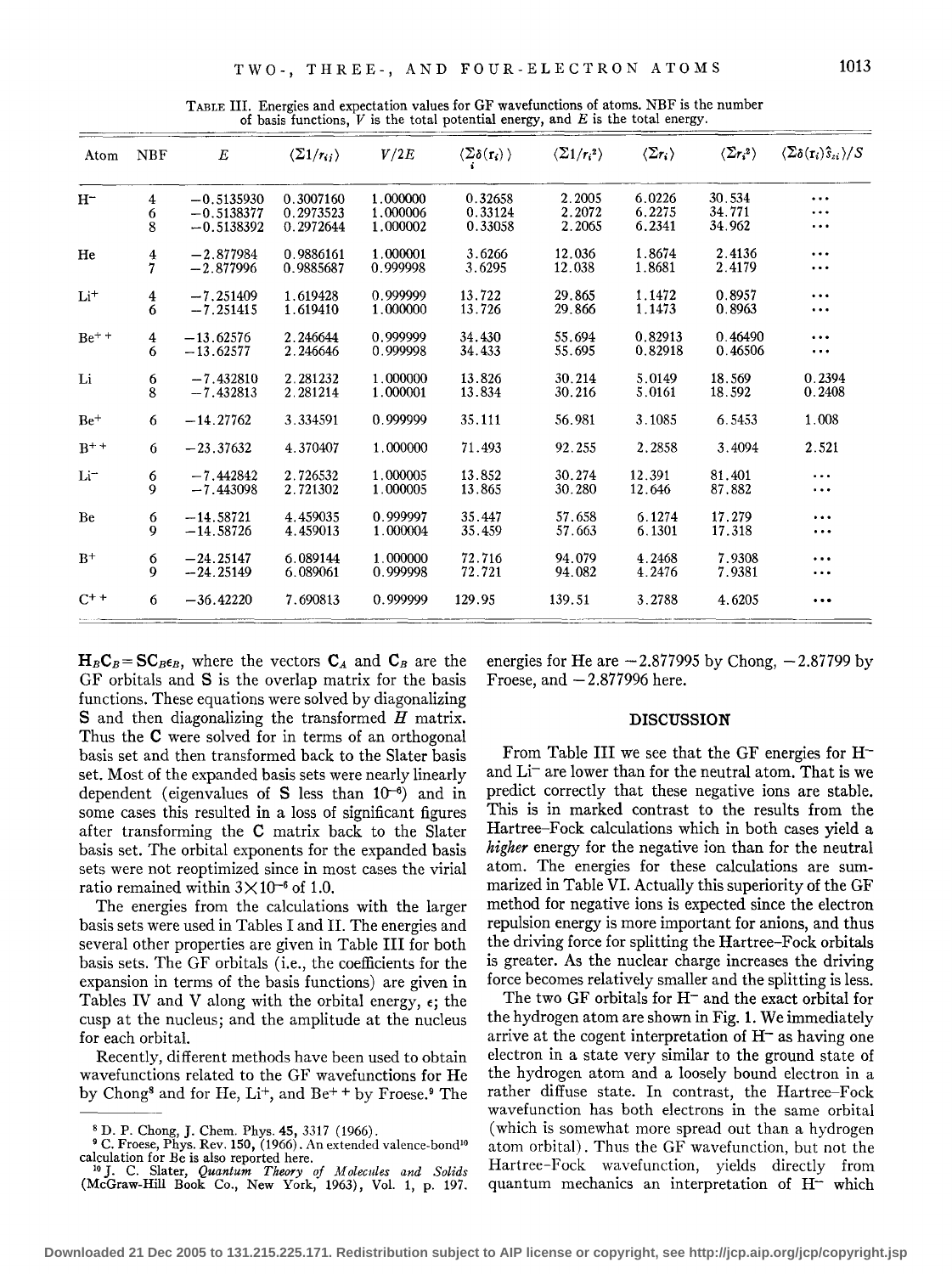|                                                                               |                                                         | $H^-$                                                                                                                                |                                                                                                                                                  |                                                                                                                   | He                                                                                                                |                                                                                                             |                                                                                                                      | $\rm Li^+$                                                                                                        |                                                                                                                |                                                                                                                   | $Be+$                                                                                                                |                                                                                                             |
|-------------------------------------------------------------------------------|---------------------------------------------------------|--------------------------------------------------------------------------------------------------------------------------------------|--------------------------------------------------------------------------------------------------------------------------------------------------|-------------------------------------------------------------------------------------------------------------------|-------------------------------------------------------------------------------------------------------------------|-------------------------------------------------------------------------------------------------------------|----------------------------------------------------------------------------------------------------------------------|-------------------------------------------------------------------------------------------------------------------|----------------------------------------------------------------------------------------------------------------|-------------------------------------------------------------------------------------------------------------------|----------------------------------------------------------------------------------------------------------------------|-------------------------------------------------------------------------------------------------------------|
|                                                                               | $\zeta$                                                 | $\phi_a$                                                                                                                             | $\phi_b$                                                                                                                                         | $\zeta$                                                                                                           | $\phi_a$                                                                                                          | $\phi_b$                                                                                                    | $\zeta$                                                                                                              | $\phi_a$                                                                                                          | $\phi_b$                                                                                                       | $\zeta$                                                                                                           | $\phi_a$                                                                                                             | $\phi_b$                                                                                                    |
| 1s<br>2s<br>1 <sub>s</sub><br>2s<br>$\epsilon$<br>Cusp<br>$\phi(0)$           | 1.2048<br>1.2048<br>0.3178<br>0.3178                    | 0.78750<br>0.21283<br>0.03924<br>$-0.00530$<br>$-0.2645$<br>$-1.0123$<br>0.5915                                                      | $-0.00203$<br>$-0.08871$<br>1.06221<br>0.00255<br>$-0.0144$<br>$-0.7396$<br>0.1058                                                               | 3.30<br>3.30<br>1.433<br>1.433                                                                                    | 0.43758<br>0.28505<br>0.33044<br>0.00087<br>1.2151<br>$-1.9473$<br>1.7998                                         | $-0.13161$<br>$-0.21515$<br>1.29040<br>0.00328<br>$-0.9038$<br>$-2.1206$<br>0.8037                          | 5.30<br>5.30<br>2.443<br>2.443                                                                                       | 0.34375<br>0.24757<br>0.44872<br>0.00882<br>$-3.1964$<br>$-2.8987$<br>3.3330                                      | $-0.14717$<br>$-0.20158$<br>1.30844<br>$-0.00776$<br>$-2.8147$<br>$-\overline{3}.2046$<br>1.8057               | 7.30<br>7.30<br>3.430<br>3.430                                                                                    | 0.29051<br>0.21916<br>0.52757<br>0.00615<br>$-6.1743$<br>$-3.8571$<br>5.1235                                         | $-0.14551$<br>$-0.18472$<br>1.30663<br>$-0.02113$<br>$-5.7326$<br>$-4.2613$<br>3.0638                       |
|                                                                               |                                                         |                                                                                                                                      | Li                                                                                                                                               |                                                                                                                   |                                                                                                                   |                                                                                                             | $Be+$                                                                                                                |                                                                                                                   |                                                                                                                |                                                                                                                   | $B^{+ +}$                                                                                                            |                                                                                                             |
|                                                                               | $\zeta$                                                 | $\phi_{1a}$                                                                                                                          | $\phi_{2a}$                                                                                                                                      | $\phi_{1b}$                                                                                                       | $\zeta$                                                                                                           | $\phi_{1a}$                                                                                                 | $\phi_{2a}$                                                                                                          | $\phi_{1b}$                                                                                                       | $\zeta$                                                                                                        | $\phi_{1a}$                                                                                                       | $\phi_{2a}$                                                                                                          | $\phi_{1b}$                                                                                                 |
| 1s<br>2s<br>1s<br>2s<br>1s<br>2s<br>$\epsilon$<br>Cusp<br>$\phi(0)$           | 4.33<br>4.33<br>2.41<br>2.41<br>0.671<br>0.671          | 0.13054<br>$-0.01390$<br>$0.93294$<br>-0.04692<br>0.00621<br>$-0.00229$<br>$-2.4987$<br>$-3.0118$<br>2.6348                          | $-0.06587$<br>$-0.01805$<br>$-0.02951$<br>-0.10313<br>$-0.01285$<br>1.04544<br>$-0.1965$<br>$-2.9818$<br>$-0.4012$                               | 0.12723<br>$-0.02139$<br>$0.92123$<br>-0.01935<br>0.00534<br>$-0.00417$<br>$-2.4638$<br>$-3.0147$<br>2.5930       | 6.00<br>6.00<br>3.45<br>3.45<br>1.198<br>1.198                                                                    | 0.09647<br>$-0.00598$<br>$0.93337$<br>-0.02204<br>0.00700<br>$-0.00185$<br>$-5.1835$<br>$-4.0146$<br>4.1796 | $-0.06492$<br>$-0.01665$<br>$-0.05438$<br>$-0.09603$<br>$-0.20004$<br>1.20675<br>$-0.6666$<br>$-4.0017$<br>$-0.8829$ | 0.09508<br>$-0.01484$<br>$0.91662$<br>0.01164<br>0.00556<br>$-0.00480$<br>$-5.1113$<br>$-4.0213$<br>4.1064        | 7.50<br>7.50<br>$4.\overline{40}$<br>4.40<br>1.709<br>1.709                                                    | 0.08101<br>$-0.00547$<br>$0.95834$<br>-0.03709<br>0.00779<br>$-0.00189$<br>$-8.8762$<br>$-5.0148$<br>5.9388       | $-0.06190$<br>$-0.01472$<br>$-0.06263$<br>$-0.08634$<br>$-0.31758$<br>1.30053<br>$-1.3905$<br>$-5.0116$<br>$-1.4437$ | 0.07562<br>$-0.01660$<br>0.95242<br>$-0.00837$<br>0.00568<br>$-0.00489$<br>$-8.7687$<br>$-5.0242$<br>5.8429 |
|                                                                               |                                                         |                                                                                                                                      | Li <sup>-</sup>                                                                                                                                  |                                                                                                                   |                                                                                                                   |                                                                                                             |                                                                                                                      | Be                                                                                                                |                                                                                                                |                                                                                                                   |                                                                                                                      |                                                                                                             |
|                                                                               | $\zeta$                                                 | $\phi_{1a}$                                                                                                                          | $\phi_{2a}$                                                                                                                                      | $\phi_{1b}$                                                                                                       | $\phi_{2b}$                                                                                                       | $\zeta$                                                                                                     | $\phi_{1a}$                                                                                                          | $\phi_{2a}$                                                                                                       | $\phi_{1b}$                                                                                                    | $\phi_{2b}$                                                                                                       |                                                                                                                      |                                                                                                             |
| 1 <sub>s</sub><br>2s<br>1 <sub>s</sub><br>2s<br>1s<br>2s<br>Cusp<br>$\phi(0)$ | 5.15<br>5.15<br>2.278<br>$\frac{2.278}{0.287}$<br>0.287 | 0.38525<br>0.25958<br>0.41213<br>$-0.01050$<br>0.01338<br>0.00187<br>$-2.7213$<br>$-2.9457$<br>3.3409                                | $-0.03948$<br>$-0.02393$<br>$-0.06965$<br>$-0.09924$<br>1.04099<br>0.00150<br>$-0.1378$<br>$-2.9505$<br>$-0.3052$                                | $-0.16133$<br>$-0.20942$<br>$1.47691$<br>-0.17503<br>$-0.01637$<br>$-0.00618$<br>$-2.3460$<br>$-3.1115$<br>1.7997 | $-0.03417$<br>$-0.01395$<br>$-0.02682$<br>$-0.20513$<br>1.04828<br>0.01421<br>$-0.1306$<br>$-2.4467$<br>$-0.1864$ | 7.12<br>7.12<br>3.213<br>3.213<br>0.891<br>0.891                                                            | 0.33566<br>0.23882<br>0.46891<br>0.00122<br>0.00118<br>0.02295<br>$-5.2275$<br>$-3.9001$<br>5.1220                   | $-0.03826$<br>$-0.02340$<br>$-0.20276$<br>$-0.08591$<br>0.45045<br>0.67049<br>$-0.4940$<br>$-4.0472$<br>$-0.8552$ | $-0.17072$<br>$-0.20158$<br>1.50724<br>$-0.20989$<br>0.01259<br>$-0.04022$<br>$-4.8053$<br>$-4.1870$<br>3.0736 | $-0.03388$<br>$-0.00771$<br>$-0.11032$<br>$-0.24546$<br>0.41432<br>0.74162<br>$-0.4703$<br>$-3.6649$<br>$-0.5250$ |                                                                                                                      |                                                                                                             |
|                                                                               |                                                         |                                                                                                                                      | $B+$                                                                                                                                             |                                                                                                                   |                                                                                                                   |                                                                                                             |                                                                                                                      | $C^{++}$                                                                                                          |                                                                                                                |                                                                                                                   |                                                                                                                      |                                                                                                             |
|                                                                               | $\zeta$                                                 | $\phi_{1a}$                                                                                                                          | $\phi_{2a}$                                                                                                                                      | $\phi_{1b}$                                                                                                       | $\phi_{2b}$                                                                                                       | $\zeta$                                                                                                     | $\phi_{1a}$                                                                                                          | $\phi_{2a}$                                                                                                       | $\phi_{1b}$                                                                                                    | $\phi_{2b}$                                                                                                       |                                                                                                                      |                                                                                                             |
| 1s<br>2s<br>1 <sub>s</sub><br>2s<br>1s<br>2 <sub>s</sub><br>Cusp<br>$\phi(0)$ | 9.16<br>9.16<br>4.19<br>4.19<br>1.419<br>1.419          | $\begin{array}{c} 0.29297 \\ 0.21777 \\ 0.52447 \end{array}$<br>0.00786<br>$-0.00676$<br>0.03252<br>$-8.7727$<br>$-4.8452$<br>7.1138 | $-0.02737$<br>$-0.01826$<br>$-0.27055$<br>$-0.04956$<br>$\begin{array}{c} 0.24779 \\ 0.86386 \end{array}$<br>$-1.1183$<br>$-5.1011$<br>$-1.5010$ | $-0.16729$<br>$-0.18891$<br>1.48043<br>$-0.19924$<br>$0.02808$<br>-0.05287<br>$-8.3090$<br>$-5.2659$<br>4.5738    | $-0.03006$<br>$-0.00383$<br>$-0.13376$<br>$-0.23315$<br>0.17765<br>0.96872<br>$-1.0800$<br>$-4.7354$<br>$-0.9479$ | 11.2<br>$\frac{11.2}{5.18}$<br>5.18<br>$\frac{1.932}{1.932}$                                                | 0.26313<br>0.20096<br>0.56412<br>0.01420<br>$-0.01282$<br>0.03787<br>$-13.328$<br>$-5.7968$<br>9.2973                | $-0.01996$<br>$-0.01513$<br>$-0.29578$<br>$-0.02818$<br>0.10916<br>0.98277<br>$-1.997$<br>$-6.1287$<br>$-2.2241$  | $-0.16239$<br>$-0.17775$<br>1.45051<br>$-0.18390$<br>$0.03704$<br>-0.05844<br>$-12.826$<br>$-6.3295$<br>6.2702 | $-0.02873$<br>$-0.00277$<br>$-0.12925$<br>$-0.22117$<br>0.01437<br>1.10736<br>$-1.946$<br>$-5.7486$<br>$-1.4455$  |                                                                                                                      |                                                                                                             |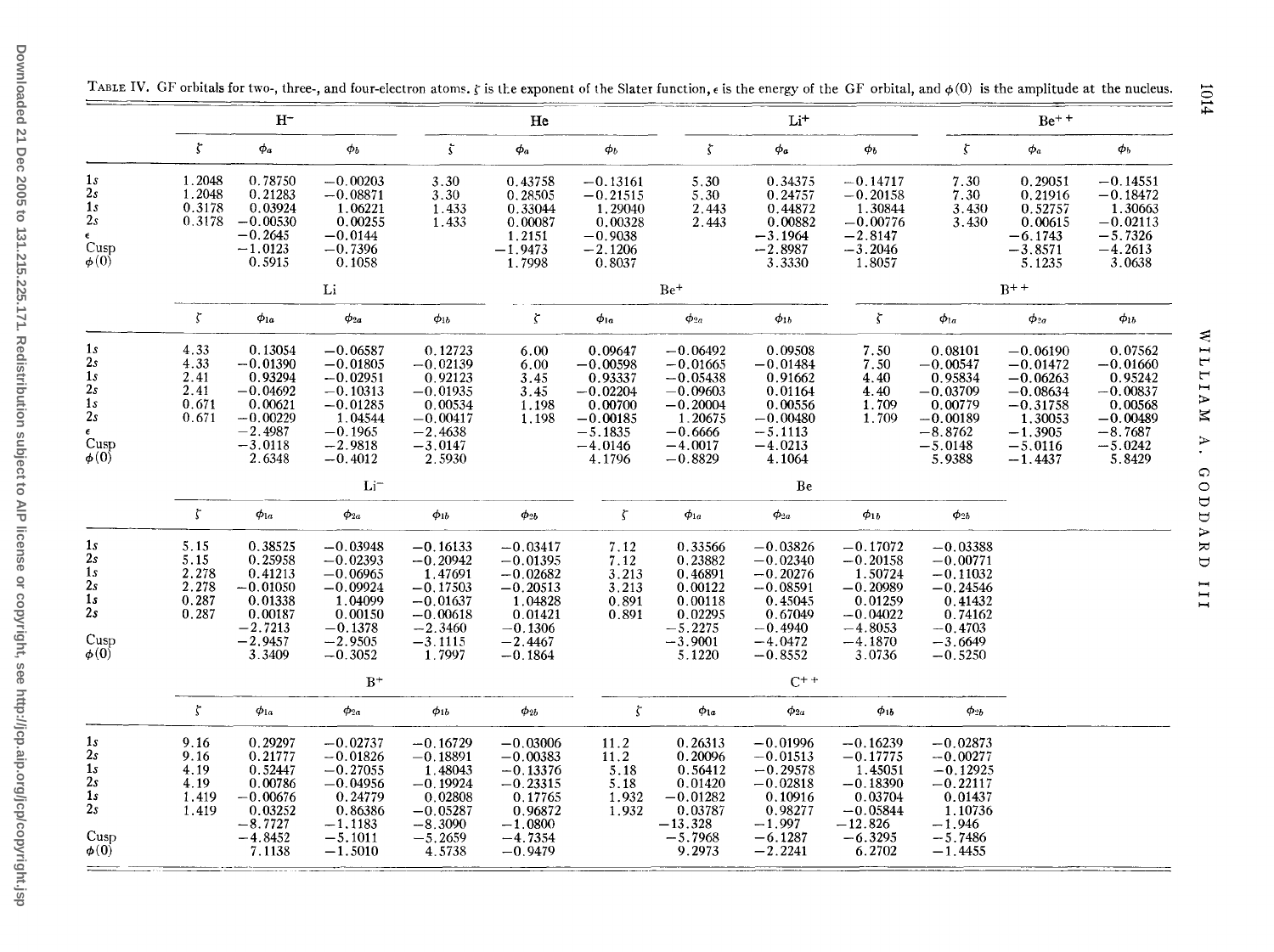|                                                                                                   |                                                                                                  | $H^-$                                                                                                                                                              |                                                                                                                                               |                                                                                                                                                       | He                                                                                                                                           |                                                                                                                                              |                                                                                                                                               | $Li+$                                                                                                                                                 |                                                                                                                                                       |                                                                                                                                              | $Be^{+ +}$                                                        |                                                    |
|---------------------------------------------------------------------------------------------------|--------------------------------------------------------------------------------------------------|--------------------------------------------------------------------------------------------------------------------------------------------------------------------|-----------------------------------------------------------------------------------------------------------------------------------------------|-------------------------------------------------------------------------------------------------------------------------------------------------------|----------------------------------------------------------------------------------------------------------------------------------------------|----------------------------------------------------------------------------------------------------------------------------------------------|-----------------------------------------------------------------------------------------------------------------------------------------------|-------------------------------------------------------------------------------------------------------------------------------------------------------|-------------------------------------------------------------------------------------------------------------------------------------------------------|----------------------------------------------------------------------------------------------------------------------------------------------|-------------------------------------------------------------------|----------------------------------------------------|
|                                                                                                   | $\zeta$                                                                                          | $\phi_a$                                                                                                                                                           | $\phi_b$                                                                                                                                      | $\zeta$                                                                                                                                               | $\phi_a$                                                                                                                                     | $\phi_b$                                                                                                                                     | $\zeta$                                                                                                                                       | $\phi_a$                                                                                                                                              | $\phi_b$                                                                                                                                              | $\zeta$                                                                                                                                      | $\phi_a$                                                          | $\boldsymbol{\phi_{b}}$                            |
| $\mathbf{1}s$<br>2s<br>3s<br>4s                                                                   | 1.2048<br>1.2048<br>1.2048<br>1.2048                                                             | 0.77629<br>0.22584<br>$-0.03597$<br>0.01675                                                                                                                        | 0.03827<br>$-0.11265$<br>0.09187<br>0.02287                                                                                                   | 3.30<br>3.30<br>$\bullet$ $\bullet$ $\bullet$ .<br>3.30                                                                                               | 0.44892<br>0.27487<br>$\bullet$ $\bullet$ $\bullet$<br>$-0.02674$                                                                            | $-0.16430$<br>$-0.21108$<br>$\bullet$ $\bullet$ $\bullet$<br>0.04175                                                                         | 5.30<br>5.30<br>5.30<br>$\bullet$ $\bullet$ $\bullet$                                                                                         | 0.37892<br>0.26856<br>0.01086<br>$\bullet$ $\bullet$ $\bullet$                                                                                        | $-0.22577$<br>$-0.24823$<br>$-0.02162$<br>$\bullet$ $\bullet$ $\bullet$                                                                               | 7.30<br>7.30<br>7.30<br>$\bullet$ $\bullet$ $\bullet$                                                                                        | 0.33699<br>0.24585<br>0.01420<br>$\ldots$                         | $-0.22720$<br>$-0.23167$<br>$-0.02326$<br>$\cdots$ |
| 1 <sub>s</sub><br>2s<br>3s<br>4s                                                                  | 0.3178<br>0.3178<br>0.3178<br>0.3178                                                             | 0.09020<br>$-0.07890$<br>0.04559<br>$-0.00925$                                                                                                                     | 0.86074<br>0.10556<br>$-0.07684$<br>0.12998                                                                                                   | 1.433<br>1.433<br>1.433<br>1.433                                                                                                                      | 0.29242<br>0.13823<br>$-0.11139$<br>0.03324                                                                                                  | 1.40411<br>$-0.25801$<br>0.18230<br>$-0.04325$                                                                                               | 2.443<br>2.443<br>2.443<br>$\bullet$ $\bullet$ $\bullet$                                                                                      | 0.33647<br>0.08749<br>$-0.02280$<br>$\bullet$ $\bullet$ $\bullet$                                                                                     | 1.55982<br>$-0.19130$<br>0.05642<br>$\bullet$ $\bullet$ $\bullet$                                                                                     | 3.430<br>3.430<br>3.430<br>$\cdots$                                                                                                          | 0.38409<br>0.10308<br>$-0.02715$<br>$\bullet$ $\bullet$ $\bullet$ | 1.55955<br>$-0.19666$<br>0.05121<br>$\cdots$       |
| $\epsilon$<br>Cusp<br>$\phi(0)$                                                                   |                                                                                                  | $-0.2680$<br>$-0.9943$<br>0.5883                                                                                                                                   | $-0.0147$<br>$-1.0260$<br>0.1156                                                                                                              |                                                                                                                                                       | $-1.2152$<br>$-1.9619$<br>1.8013                                                                                                             | $-0.9039$<br>$-2.0920$<br>0.8032                                                                                                             |                                                                                                                                               | $-3.1965$<br>$-2.9018$<br>3.3333                                                                                                                      | $-2.8149$<br>$-3.2014$<br>1.8062                                                                                                                      |                                                                                                                                              | $-6.1746$<br>$-3.8690$<br>5.1265                                  | $-5.7330$<br>$-4.2391$<br>3.0611                   |
|                                                                                                   |                                                                                                  |                                                                                                                                                                    | Li                                                                                                                                            |                                                                                                                                                       |                                                                                                                                              |                                                                                                                                              | $Li^-$                                                                                                                                        |                                                                                                                                                       |                                                                                                                                                       |                                                                                                                                              |                                                                   |                                                    |
|                                                                                                   | $\zeta$                                                                                          | $\phi_{1a}$                                                                                                                                                        | $\phi_{2a}$                                                                                                                                   | $\phi_{1b}$                                                                                                                                           | $\zeta$                                                                                                                                      | $\phi_{1a}$                                                                                                                                  | $\bm{\phi}_{2a}$                                                                                                                              | $\phi_{1b}$                                                                                                                                           | $\phi_{2b}$                                                                                                                                           |                                                                                                                                              |                                                                   |                                                    |
| 1s<br>2 <sub>s</sub><br>3s<br>1s<br>2s<br>3s<br>1s<br>2s<br>3s<br>$\epsilon$<br>Cusp<br>$\phi(0)$ | 4.33<br>4.33<br>$\bullet$ $\bullet$ $\bullet$<br>2.41<br>2.41<br>2.41<br>0.671<br>0.671<br>0.671 | 0.10561<br>$-0.02363$<br>$\bullet$ $\bullet$ $\bullet$<br>0.99375<br>$-0.09058$<br>0.01602<br>0.00314<br>$-0.00214$<br>0.00092<br>$-2.4987$<br>$-3.0155$<br>2.6355 | 0.03259<br>0.01583<br>$\ldots$<br>$-0.28170$<br>0.07087<br>$-0.08928$<br>0.08531<br>0.95411<br>0.03261<br>$-0.1965$<br>$-3.0359$<br>$-0.4025$ | 0.10847<br>$-0.02876$<br>$\cdots$<br>0.96686<br>$-0.05221$<br>0.01178<br>0.00399<br>$-0.00508$<br>0.00111<br>$-2.4638$<br>$-3.0177$<br>2.5935         | 5.15<br>5.15<br>5.15<br>2.278<br>2.278<br>2.278<br>0.287<br>0.287<br>0.287                                                                   | 0.38561<br>0.26393<br>$-0.01570$<br>0.40591<br>0.02368<br>$-0.02287$<br>0.02248<br>$-0.00988$<br>0.00539<br>$-2.7234$<br>$-2.8974$<br>3.3320 | 0.06222<br>0.03172<br>$0.02244 - 0.42338$<br>0.20793<br>$-0.15555$<br>1.23389<br>$-0.36270$<br>0.23355<br>$-0.1394$<br>$-2.8770$<br>$-0.3040$ | $-0.21892$<br>$-0.24881$<br>$0.00255$<br>1.67934<br>$-0.37350$<br>0.08428<br>$-0.03622$<br>0.01645<br>$-0.00888$<br>$-2.3485$<br>$-3.2120$<br>1.8109  | 0.11279<br>0.07242<br>$0.02200$<br>-0.53910<br>0.25531<br>$-0.21858$<br>1.24831<br>$-0.35362$<br>0.23299<br>$-0.1320$<br>$-3.0306$<br>$-0.1938$       |                                                                                                                                              |                                                                   |                                                    |
|                                                                                                   |                                                                                                  |                                                                                                                                                                    | Be                                                                                                                                            |                                                                                                                                                       |                                                                                                                                              |                                                                                                                                              |                                                                                                                                               | $B+$                                                                                                                                                  |                                                                                                                                                       |                                                                                                                                              |                                                                   |                                                    |
|                                                                                                   | $\zeta$                                                                                          | $\phi_{1a}$                                                                                                                                                        | $\phi_{2a}$                                                                                                                                   | $\phi_{1b}$                                                                                                                                           | $\phi_{2b}$                                                                                                                                  | $\zeta$                                                                                                                                      | $\phi_{1a}$                                                                                                                                   | $\phi_{2a}$                                                                                                                                           | $\phi_{1b}$                                                                                                                                           | $\phi_{2b}$                                                                                                                                  |                                                                   |                                                    |
| 1s<br>2s<br>3s<br>1 <sub>s</sub><br>2s<br>3s<br>1s<br>2s<br>3s<br>Cusp<br>$\phi(0)$               | 7.12<br>7.12<br>7.12<br>3.213<br>3.213<br>3.213<br>0.891<br>0.891<br>0.891                       | 0.40222<br>0.27797<br>0.00790<br>0.23867<br>0.19521<br>$-0.09428$<br>0.06004<br>$-0.02116$<br>0.01184<br>$-5.2278$<br>$-3.8696$<br>5.1154                          | 0.01923<br>0.00550<br>0.01602<br>$-0.41615$<br>0.05576<br>$-0.09861$<br>0.62403<br>0.49469<br>0.06794<br>$-0.4944$<br>$-3.8970$<br>$-0.8500$  | $-0.30954$<br>$-0.28197$<br>$-0.02502$<br>1.98165<br>$-0.59734$<br>0.17768<br>$-0.08460$<br>0.02846<br>$-0.01653$<br>$-4.8060$<br>$-4.2346$<br>3.0809 | 0.09626<br>0.06393<br>0.01262<br>$-0.57883$<br>$0.14081$<br>-0.23065<br>0.66013<br>0.52357<br>0.07347<br>$-0.4708$<br>$-4.1262$<br>$-0.5357$ | 9.16<br>9.16<br>9.16<br>4.19<br>4.19<br>4.19<br>1.419<br>1.419<br>1.419                                                                      | 0.40976<br>0.28281<br>0.02500<br>0.12321<br>0.30368<br>$-0.14511$<br>0.11197<br>$-0.04425$<br>0.01851<br>$-8.7730$<br>$-4.8430$<br>7.1122     | $-0.02050$<br>$-0.01641$<br>0.00989<br>$-0.31143$<br>$-0.06427$<br>$-0.01108$<br>0.35425<br>0.75873<br>0.03991<br>$-1.1186$<br>$-4.8701$<br>$-1.4898$ | $-0.35434$<br>$-0.29291$<br>$-0.04132$<br>2.11932<br>$-0.67257$<br>0.22765<br>$-0.14454$<br>0.05386<br>$-0.02372$<br>$-8.3095$<br>$-5.2603$<br>4.5751 | 0.08196<br>0.05539<br>0.00724<br>$-0.55599$<br>0.07913<br>$-0.21741$<br>0.46759<br>0.75980<br>0.05799<br>$-1.0803$<br>$-5.1936$<br>$-0.9625$ |                                                                   |                                                    |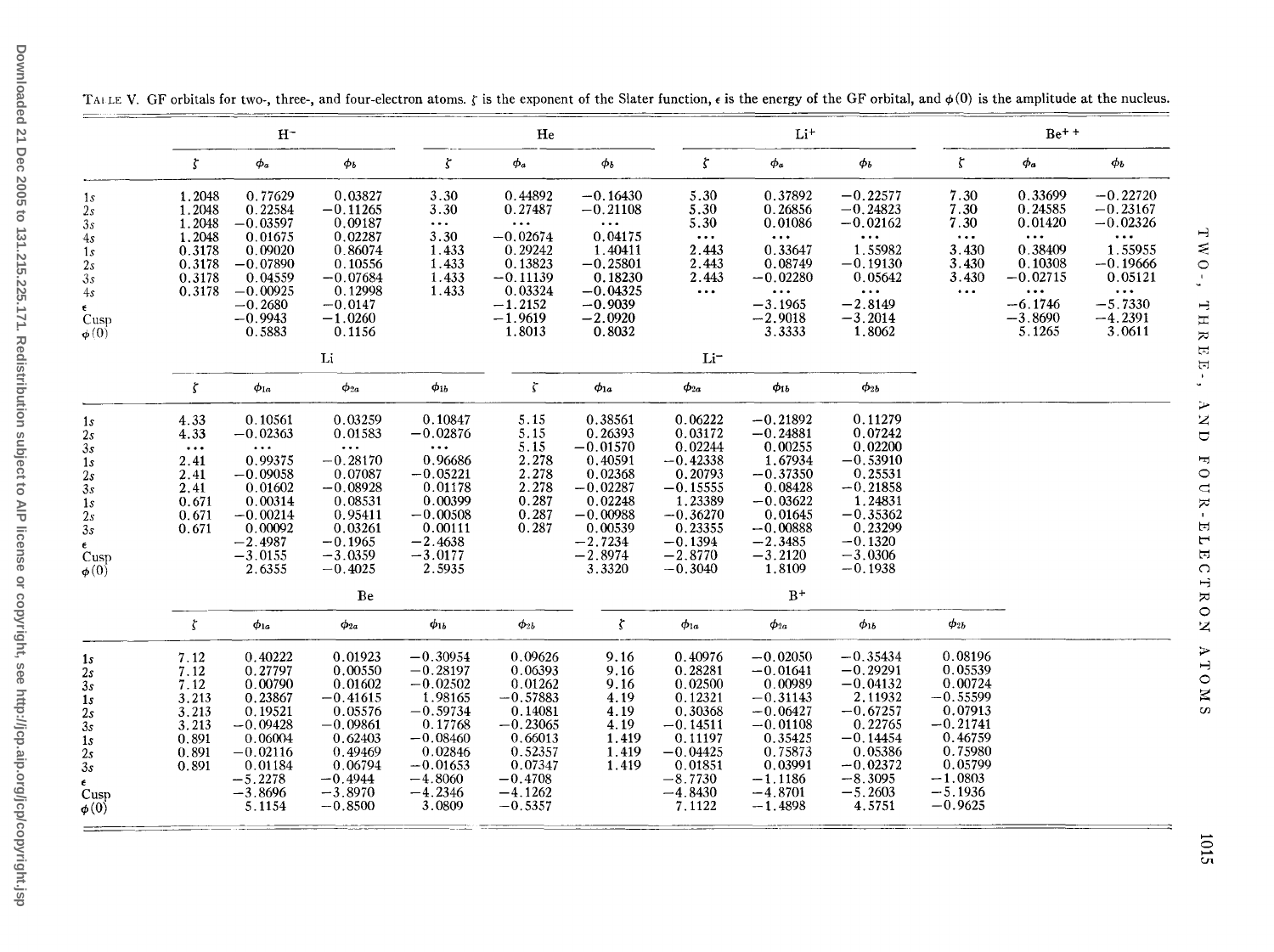| <b>TABLE VI.</b> Electron affinities for $H^-$ and $Li^-$ as predicted by the |  |  |                                                          |  |
|-------------------------------------------------------------------------------|--|--|----------------------------------------------------------|--|
|                                                                               |  |  | Hartree-Fock, GF, and configuration-interaction methods. |  |

|                   | НF                     | GF        | СI         |
|-------------------|------------------------|-----------|------------|
|                   |                        |           |            |
| $H^-$             | $-0.4879$ <sup>a</sup> | $-0.5138$ | $-0.5275b$ |
| H                 | $-0.5000$              | $-0.5000$ | $-0.5000$  |
| Electron affinity | $+0.0121$              | $-0.0138$ | $-0.0275$  |
| $Li^-$            | $-7.4282c$             | $-7.4431$ | $-7.4956b$ |
| Li                | $-7.4327c$             | $-7.4328$ | $-7.4771b$ |
| Electron affinity | $+0.0045$              | $-0.0103$ | $-0.0185$  |

a See Footnote b of Table I.

b A. W. Weiss, Phys. Rev. 122, 1826 (1961).

c C. C.]. Roothaan, L. M. Sachs, and A. W. Weiss, Rev. Mod. Phys. 32, 186 (1960).

coincides with the intuitive picture based on physical reasoning.

For He, Li<sup>+</sup>, and Be<sup>++</sup> both orbitals are tightly bound (orbital energies:  $-1.2152$  and  $-0.9039$  for He;  $-0.2680$  and  $-0.0147$  for H<sup>-</sup>) and have high overlaps  $(0.8789$  for He,  $0.5657$  for H<sup>-</sup>). Each orbital is approximately exponential in the region where it is larger than the other orbital ( $\phi_a$  exponential for small *r*,  $\phi_b$  for large  $r$ ) with the inner orbital much more closely resembling an exponential function. $\mu$  Thus, as the nuclear charge, z, increases, the electron repulsion becomes relatively much less important than the one-electron terms and the orbitals become more similar to each other and to the Hartree-Fock orbitals.

For both the Hartree-Fock and GF methods one can show that the orbital energy for the most loosely bound electron should approximate the first ionization energy. Both methods give about equally reliable predictions of the ionization energy for the two- and three-electron systems but the GF value is much worse for the fourelectron atoms.

The GF wavefunctions for the three-electron atoms are rather similar to the HF orbitals except that the splitting of the ls orbitals allows the spin density near the nucleus to be properly described.2 However, this splitting is not very large and we may still speak of the three-electron atom as having two ls-like states and one *2s* state. The four-electron atoms also lead to a shell structure which is qualitatively the same as in the Hartree-Fock method. The la and 1b orbitals are 1slike and the *2a* and *2b* orbitals are 2s-like. The ls orbitals are split most for the two-electron systems and least for the three-electron systems while the *2s* orbitals of the four-electron systems are split less than the ls orbitals (see Table VII for the orbital overlaps for He, Li, and Be).

Pekeris has reported a series of calculations on twoelectron atoms obtaining very accurate energies. In Table VIII we compare the values of several properties (density at the nucleus,  $\langle \sum_i r_i \rangle$  and  $\langle \sum_i r_i^2 \rangle$ ) for H<sup>-</sup>, He,  $Li<sup>+</sup>$ , and  $Be<sup>+</sup>$  + as calculated by the HF, GF, and Pekeris methods. The GF method yields a density at the nucleus of  $0.2\%$  to  $0.5\%$  too high while the HF method yields values of  $0.1\%$  to  $0.6\%$  too low. The HF and GF methods yield similarly good values for  $\langle \sum r_i \rangle$ and  $\langle \sum r_i^2 \rangle$  for He and Li<sup>+</sup> but not for H<sup>-</sup>. From Table VIII we see that the GF method leads to expectation values of  $\langle \sum r_i \rangle$  and  $\langle \sum r_i^2 \rangle$  which are consistently too large. This is, of course, what we expect since inclusion of angular correlation should decrease these quantities. (Inclusion of angular correlation allows the electrons to get closer to the nucleus without becoming correspondingly closer to each other.) On the other hand, the Hartree-Fock values are too small. This is because in addition to not including angular correlation the HF forces both electrons to be in one orbital, and the resulting orbital is tightly bound. Thus in place of the diffuse orbital we have another compact orbital and hence we should obtain values of  $\langle \sum_i r_i \rangle$ and  $\langle \sum_i r_i^2 \rangle$  which are too low as compared to the correct values for the radial limit. This effect is so strong that the resulting  $\langle \sum r_i \rangle$  and  $\langle \sum r_i^2 \rangle$  are actually *less than* the exact values.

It is well known that Brillouin's theorem holds for the Hartree-Fock wavefunction and thus that expectation values for spinless one-electron operators should be correct through the first order in adding excited configurations. In fact such properties are usually predicted accurately as we see in Table VIII, but  $H^-$  is definitely an exception. The Brillouin theorem also holds for the GF wavefunction4 and again we see from Table VIII that the properties are predicted accurately except for H-. Since the GF functions are nearly at the radial limit and since good configuration interaction radial



<sup>&</sup>lt;sup>11</sup> H. Shull and P.-O. Löwdin <sup>[]</sup>. Chem. Phys. 30, 617 (1959)<sup>]</sup> have noticed this for  $uv+vu$  wavefunctions for He constructed from the first two natural orbitals.